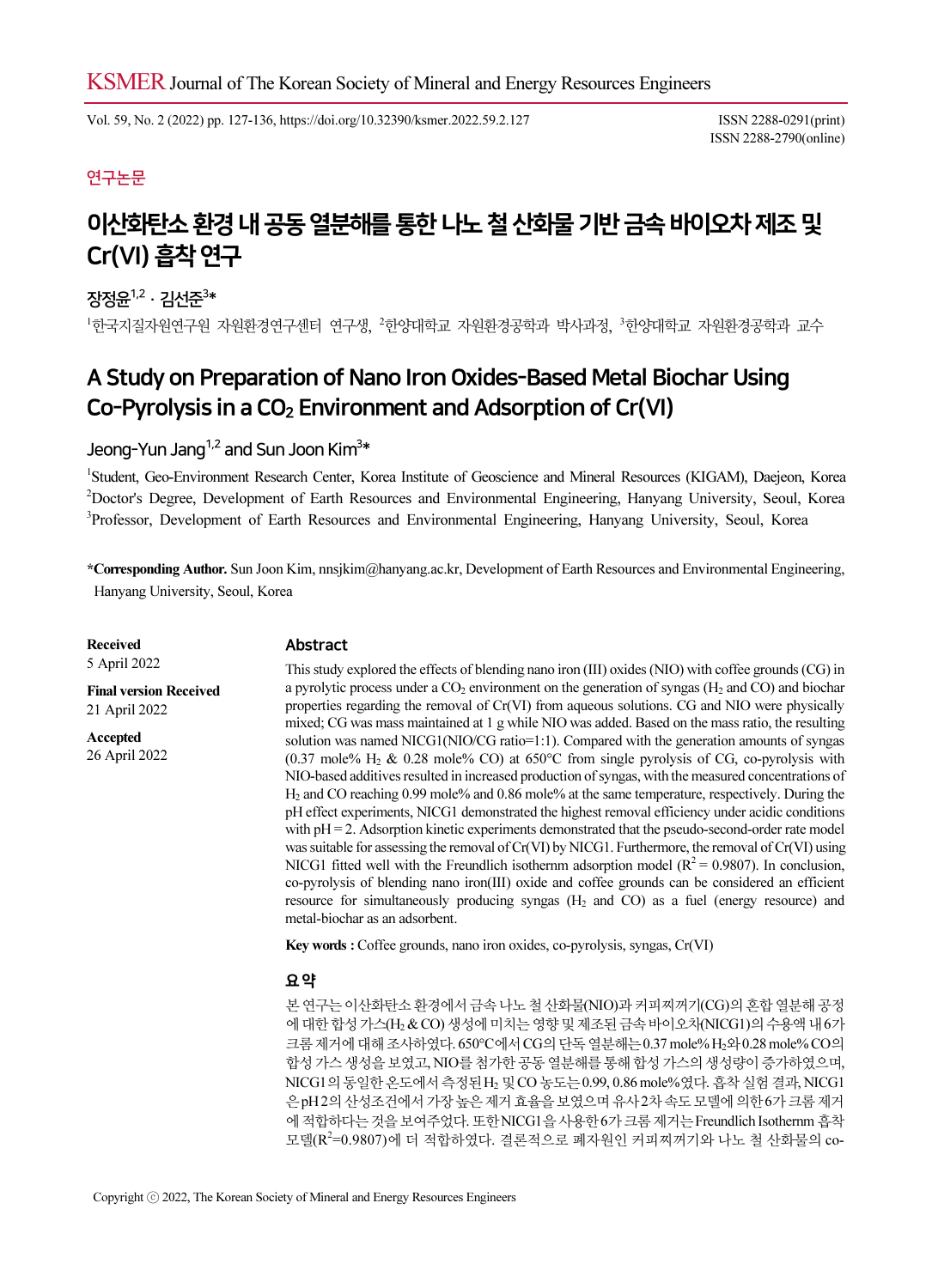pyrolysis를 통해 연료자원인 합성 가스(H2와 CO)와 흡착제인 금속 바이오차를 동시에 생성할 수 있어 커피찌거기의 활용에 대한 높은 평가를 받을 수 있다.

주요어 : 커피찌꺼기, 나노 철 산화물, 공동 열분해, 합성 가스, 6가 크롬

#### 서 론

생태 환경에 오염된 잠재적 유해 원소들(Potentially harmful elements, PHEs)은 잠재적으로 축적되고 분해되 지 않는 특성으로 인해 인간의 건강에 심각한 영향을 미치 고 있어 상당한 관심을 끌었다(Audry et al., 2004; Jarup 2003). 안티몬(Sb), 카드뮴(Cd), 크롬(Cr), 니켈(Ni)과 같은 원소로 분류된다(Chandra Sekhar et al., 2004). 매우 독성 이 강한 잠재적 유해원소인 크롬은 전기 도금, 채굴 및 다른 산업 공정에서 발생한다(Qi et al., 2016; Zhang et al., 2018a). 크롬은 주로 Cr(VI)와 Cr(III)의 형태로 존재하는 금속으로 대부분의 나라에서 오염물질로 지정되어 있는 물 질이다(Zhou et al., 2016). 따라서 6가 크롬 오염을 제거하 기 위한 효과적인 기술 개발이 중요하다. 6가 크롬 오염을 제어하기 위한 방법에는 화학 침전, 막분리, 흡착 등 여러가 지가 있다(Zhang et al., 2018b). 이 가운데 흡착은 기술 적 용에 따른 비용이 저렴하고, 처리 효율이 높은 것으로 알려 져 있다.

그러나 기존 흡착제 합성에는 일방적인 에너지를 투입시 키거나 복잡/다중 절차 및 인공 화학물질 사용을 요구하는 경우가 많다(Yoon et al., 2020). 최근 연구에서는 바이오매 스 폐기물을 열분해하여 바이오차 복합체를 제조하고 있으 며, 흡착제 합성 과정에서 귀중한 에너지 자원(열분해오일, 합성가스)을 획득하여 경제적·환경적 편익도 증대시켰다 (Arora et al., 2021; Cho et al., 2021). 제조된 바이오차 합 성물은 다공성 구조, 낮은 독성, 양이온 금속에 대한 높은 흡착 친화성을 가지고 있다(Chen et al., 2011). 또한 바이 오 가스로부터 열분해 오일/합성 가스를 회수하는 측면에 서 이산화탄소(CO<sub>2</sub>)의 사용이 다른 비활성 기체(Ar, N<sub>2</sub>)에 비해 열분해 대기 가스로 더 적합하다는 것을 발견했다 (Lee et al., 2021; Liu et al., 2021). 일반적으로 바이오차 (Biochar)는 700°C 미만의 온도에서 산소가 없는 상태에서 바이오매스의 열분해로 형성된 고탄소 고형 물질을 말한다 (Park et al., 2011). 열분해 온도 및 반응 시간에 따라 바이 오차의 다공성 구조, 표면적 및 알칼리성 특성 등을 변화시 킬 수 있다. 그러나 열화학적 영향인자만으로 바이오차의 물리화학적 특성 및 환경적 기능을 개선하는 것에는 제한 적이다.

최근에는 많은 연구자들이 바이오차 표면에 전이 금속 산화물을 이용하여 금속-탄소 복합체의 금속 바이오차를

제조하여 새로운 유용한 기능을 부여하는 연구들이 수행되 고 있다(Amjed et al., 2021). Fe(III), Mn(IV), Zr(IV) 그리 고 Ti(IV)과 같은 전이 금속 산화물은 음이온에 대한 높은 반응성과 친화력을 갖고 있어 바이오차와 결합되는 경우, 음이온성 오염물질들에 흡착 능력을 부여하는 것으로 보고 되고 있다(Rahman et al., 2021; Wan et al., 2020; Wan et al., 2019). 기존의 금속 바이오차 합성은 주로 화학적 또는 전기적 침전이나 코팅 방법에 의해 수행되어 제조 비용이 증가하게 된다(Molday and Molday, 1984). 선행 연구에 따르면 바이오매스 고형물과 금속 고형물을 혼합하여 열분 해 공정을 통해 금속 바이오차를 제조하는데 성공하였고, 이를 환경 소재로 활용한 바 있다(Yoon et al., 2019). 또한 CO<sub>2</sub>화경에서 제조 시 폐자워으로부터 발생하는 합성 가스 발생량도 증가하는 것으로 나타났다. 폐자원을 활용한 전 이 금속 산화물과의 공동 열분해(co-pyrolysis)를 통해 에 너지원과 금속 바이오차를 동시 생산 가능성을 확인한 것 이다.

일반적으로 바이오차 제조공정에서는 열분해 환경으로 비활성기체 N2와 Ar 가스를 이용하는데 CO2를 이용하여 합성 가스 발생량과 금속 바이오차의 흡착 효율에 영향을 미치는지 알아보기 위해 실험을 수행하였다. 에너지 측면 은 금속 바이오차 제조 과정에서 Micro-GC를 통해 합성 가 스 발생량을 측정하고, 환경적 측면은 제조된 금속 바이오 차의 6가 크롬[Cr(VI)] 흡착 효율을 비교하여 평가하였다.

본 연구에서는 나노 크기의 철 산화물(Iron(III) oxide, <50 nm; NIO)을 첨가제로 활용하여 커피찌꺼기(Coffee grounds, CG) 열화학적 변환에 미치는 영향을 에너지 및 환 경적 측면에서 알아보고자 하였다.

#### 연구방법

#### 금속바이오차(NICG)

본 연구에서 사용된 NIO(Fe<sub>2</sub>O<sub>3</sub>, particle size <50 nm)는 미국 시그마알드리치(Sigma Aldrich)에서 구매했으며, 커 피찌꺼기(CG) 분말은 대전의 한 커피숍에서 수거했다. 실 험과정은 Fig. 1에 나타냈고 금속바이오차 제조를 위해 99.99% 고순도 이산화탄소 가스(주식회사 중앙산업가스,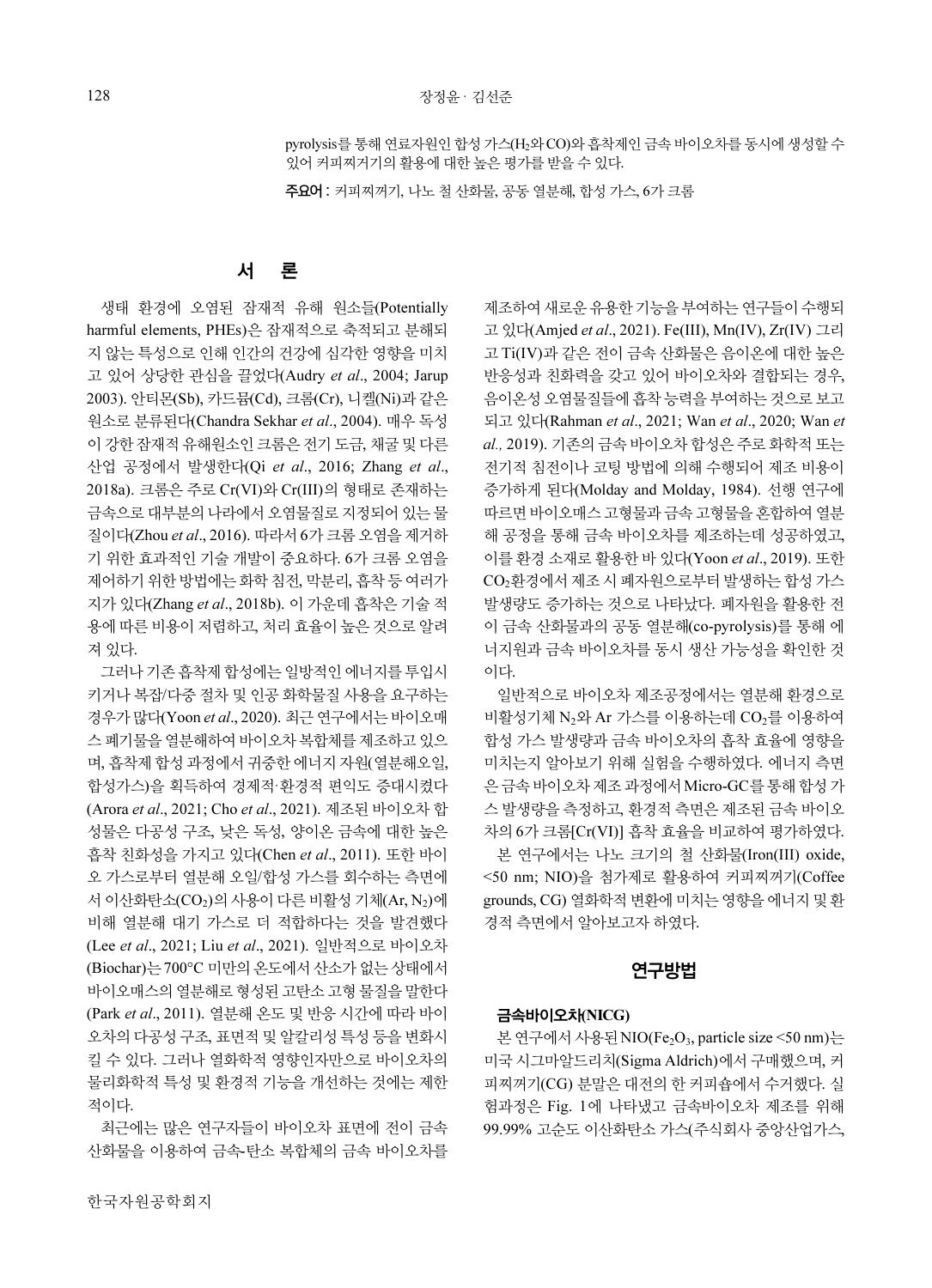

Fig. 1. A schematic of the CG/NIO co-pyrolysis process

한국)를 유량계를 통해 분당 100 mL씩 주입하였으며, 200 도부터 650도까지 분당 10도씩 상승 속도로 온도를 높였 다. CG와 NIO는 두 가지를 물리적으로 혼합하였고 CG는 1g으로 고정하고 NIO를 첨가하여 질량비에 따라 NICG3 (NIO/CG ratio=1:3), NICG2(NIO/CG ratio=1:2), NICG1 (NIO/CG ratio=1:1). 2NICG1(NIO/CG ratio=2:1), 3NICG1 (NIO/CG ratio=3:1)로 명명하였으며, NIO를 첨가제로 사 용하여 최대 3g까지 사용하여 실험을 수행하였다. 합성가 스는 650°C 도달한 지점까지 마이크로 가스 크로마토그래 피(Agilent 490 Micro GC, Agilent Technologies, Inc., USA)를 이용하여수소(H2)와 일산화탄소(CO)를 분석하 였다. 제조한 금속바이오차의 형태를 알아보기 위해 FE-SEM(Merlin Compact, Zeiss, Germany) 분석을 수행하였 고, 열화학적 변환을 거친 금속 성분들의 광물학적 특성을 보기 위해 X-선회절분석기[X-ray diffraction(XRD), X-Pert PRO MPD, Japan]를 이용하여 분석하였다.

#### 흡착 실험

회분식 흡착 실험을 위해 K2Cr2O7(Merck, Germany)을 증류수(De-ionized Water) 1 L에 녹여서 1,000 mg L-1 (1,000 ppm)의 6가 크롬용액을 제조하여 사용하였다. CG, NIO, NICG1를 이용하여 용존 6가 크롬 제거 실험을 진행 하였으며, 다음의 실험으로 구분하여 진행하였다. 첫 번째 는 초기 pH 영향 실험, 두 번째는 흡착 속도 실험, 세 번째는 용액 내 6가 크롬 농도에 따른 흡착 평형 실험이다. pH에 의 한 흡착 영향을 보기 위해서는 20 mL 튜브에 2 g L<sup>-1</sup>로 pH 2~9로 조정(NaOH 및 HCl 이용)된 용액과 CG, NIO, NICG1

를 넣고 24시간 동안 end-over-end shaker을 이용하여 30 rpm의 속도로 상온에서 교반하였다. 이 때, 용존 6가 크롬 의 농도는 10 mg L-1로 하였고, 이 6가 크롬 용액에 KCl (Merck, Germany)을 추가로 넣어 KCl 농도는 0.01 M이 되 도록 하여 사용하였다. 반응 시간에 따른 흡착 속도 영향을 보기 위한 흡착실험은 용존 6가 크롬의 농도를 10 mg L<sup>-1</sup>, pH 5로 조정하여 20 mL 튜브에 2 g L-1으로 CG, NIO, NICG1와 함께 넣고 교반기를 이용하여 30 rpm의 속도로 상온에서 교반하며, 5, 10, 20, 30, 45, 60, 90, 120, 240, 360 min로 시료를 회수하였다. 초기 6가 크롬의 농도에 따른 흡 착 평형 영향을 보기 위해서는 20 mL 튜브에 농도별(5, 10, 20, 30, 45, 60 mg L-1)로 pH 5로 조정한 용액과 2g L-1으로 CG, NIO, NICG1와 함께넣고 교반기를 이용하여 30 rpm 의 속도로 상온교반하였다. Table 1에 각각의 실험조건에 대해 정리하였다.

#### 분석 방법

채수한 시료는 pH미터(HQ40d, HACH, USA)를 이용하 여 측정하고, 0.45 µm의 주사기 필터를 이용하여 여과 후 6가 크롬의 농도를 8023 hach 발색법(ChromaVer® 3 Chromium Reagent, Cat.1271099)을 활용하여 UV-visible sepectrometer(DR5000, Hach, USA)로 측정하였다.

반응 시간별 흡착제(NICG1)에 흡착된 6가 크롬의 양 $(q_t)$ 은 다음의 식 (1)를 이용하여 계산하였다.

$$
q_t = \frac{(C_0 - C_t)V}{W} \tag{1}
$$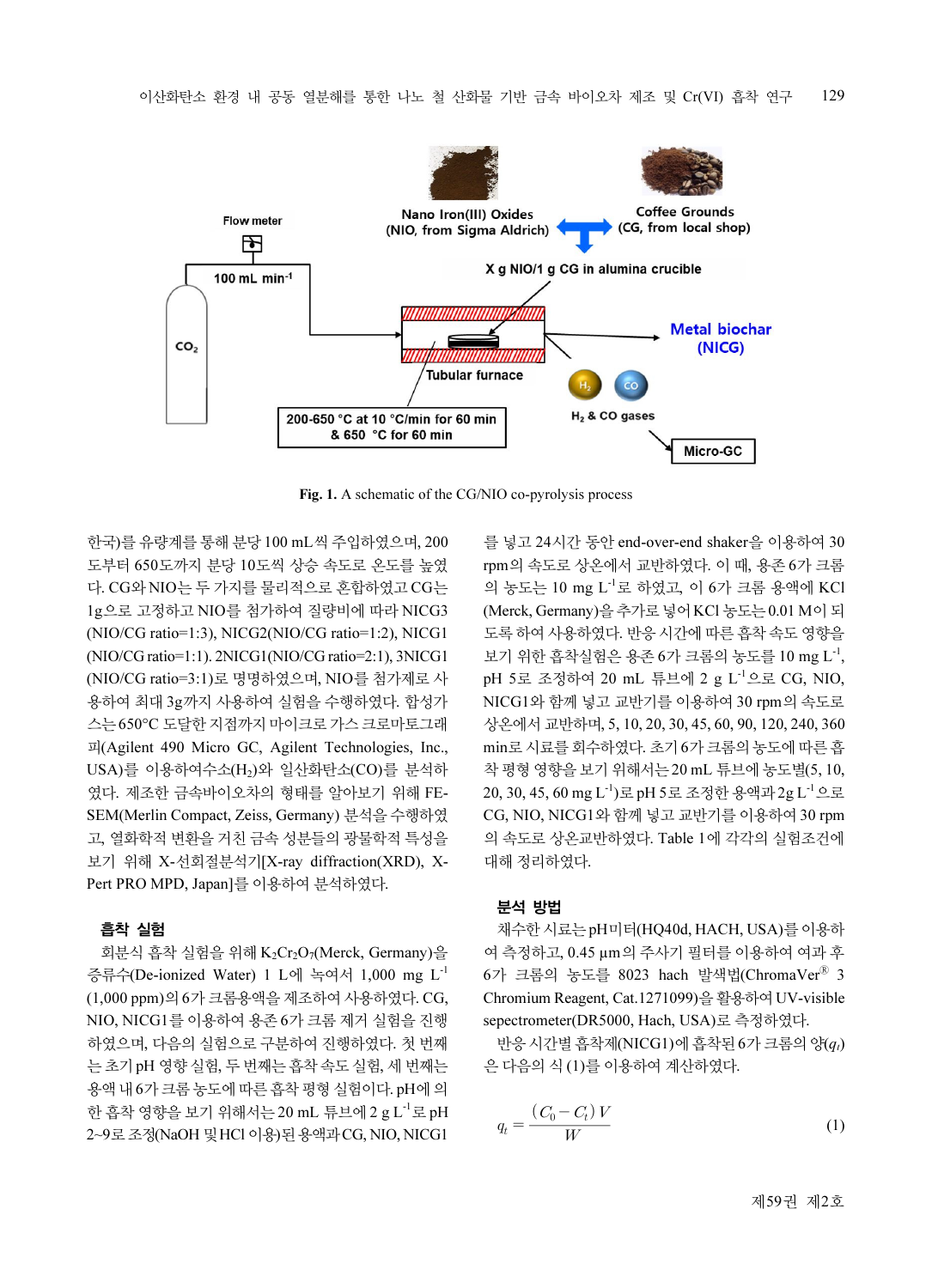| 130    |                                                                                     |                                                                                                                                                                                | 장정윤 · 김선준             |                                                                                                                                                |                     |                                                                   |
|--------|-------------------------------------------------------------------------------------|--------------------------------------------------------------------------------------------------------------------------------------------------------------------------------|-----------------------|------------------------------------------------------------------------------------------------------------------------------------------------|---------------------|-------------------------------------------------------------------|
|        |                                                                                     | Table 1. Description of adsorption experiments parameters<br>Time                                                                                                              | Conc. of Metals       | adsorbent dose                                                                                                                                 | Temp.               | Initial Metal                                                     |
|        | Adsorbent<br>Effect of initial solution pH<br>CG<br>NIO                             | (min)<br>1440                                                                                                                                                                  | $(mg L-1)$<br>10      | $(g L^{-1})$<br>2                                                                                                                              | $(^{\circ}C)$<br>25 | Solution pH<br>2, 3, 4, 5, 6, 7, 8, 9                             |
|        | NICG1<br>Effect of reaction time<br>CG                                              | 5, 10, 20, 30, 45, 60,                                                                                                                                                         |                       |                                                                                                                                                |                     |                                                                   |
|        | <b>NIO</b><br>NICG1<br>Effect of Cr(VI) Concentration<br>$\mathbf{C}\mathbf{G}$     | 90, 120, 240, 360                                                                                                                                                              | 10                    | 2                                                                                                                                              | 25                  | 5                                                                 |
|        | <b>NIO</b><br>NICG1                                                                 | 1440                                                                                                                                                                           | 5, 10, 20, 30, 45, 60 | 1                                                                                                                                              | 25                  | 5                                                                 |
| (g)이다. |                                                                                     | 여기서, $q_t = t\lambda$ 간 때에서 흡착된 6가 크롬의 양(mg g <sup>-1</sup> ), $C_0$<br>와 C <sub>r</sub> 는 시료의 용존 6가 크롬의 초기 농도 및 t시간에서의<br>농도(mg L <sup>-1</sup> ), V와 W는 용액 부피(L)와 흡착제의 건조 질량 |                       | 착등온식에 적용시켜 파라미터를 도출하였다.                                                                                                                        |                     | 흡착데이터를 Langmuir(식(6)) 및 Freundlich(식(7)) 흡                        |
|        |                                                                                     | 본 연구에서는 qe는 흡착제의 평형흡착량으로 24시간 이<br>후의 조건으로 적용하여 식 (2)에 의해 계산하였으며, 용존<br>6가 크롬 제거율은 식 (3)에 의해 계산하였다.                                                                            |                       | $\frac{C_e}{q_e} = \frac{1}{q_{m}b} + \frac{C_e}{q_{m}}$<br>$\log q_e = \log K_F + \frac{1}{n} \log C_e$                                       |                     | (6)<br>(7)                                                        |
|        | $q_e = \frac{\left(\,C_0 - C_e\right) \,V}{W} \label{eq:q_e}$                       |                                                                                                                                                                                | (2)                   | 여기서, 평형상태에서 용액속의 용존 6가 크롬 농도(mg<br>$L^{-1}$ )는 $C_e$ , 평형상태에서 흡착제에 흡착된 6가 크롬의 양                                                                |                     |                                                                   |
|        | $RR = \frac{\left ( \emph{C}_{0} - \emph{C}_{e} \right )}{\emph{C}_{0}} \times 100$ |                                                                                                                                                                                | (3)                   | $(\text{mg g}^{-1})$ 은 $q_e$ 이다. $q_m$ 은 흡착제의 단위질량당 6가 크롬의<br>최대 흡착용량(mg g-1)이고 b는 흡착의 친화도(L mg-1)를<br>나타내는 Langmuir 모델 상수이며 KF는 흡착용량이고 n은     |                     |                                                                   |
| 이다.    |                                                                                     | 여기서, RR은 용존 6가 크롬 제거율(%), Co는 시료의 용존<br>$6$ 가 크롬의 초기농도이고 $C_e$ 는 24시간에서의 농도(mg L <sup>-1</sup> )                                                                               |                       | 흡착강도를 나타내는 Freundlich 모델 상수이다.                                                                                                                 | 결과 및 고찰             |                                                                   |
|        | 은 식 (4)와 (5)를 사용하였다.                                                                | Lagergren에 의해 제안된 유사 1차 반응속도식(pseudo-<br>first-order)과 유사 2차 반응 속도식(pseudo-second-order)                                                                                       |                       | 물리화학적 특성 분석                                                                                                                                    |                     | 금속 바이오차 제조 과정 중 합성 가스 발생량 비교 및<br>금속 바이오차 제조 과정 중 합성 가스 발생량을 200- |
|        | $\log (q_e - q_t) = \log q_t - \frac{k_{ad}}{2.303} \times t$                       |                                                                                                                                                                                | (4)                   | 650℃ 승온 중 실시간으로 분석하여 모니터링하였으며,<br>수소가스 최고 도달 시점인 550°C와 일산화탄소 최고 도달<br>시점인 650℃ 측정한 합성 가스의 발생량 비교 실험 결과<br>는 Fig. 2와 같이 나타내었다. 첨가제가 없는 경우 커피찌꺼 |                     |                                                                   |
|        | $\frac{t}{-} = \frac{1}{2} + (\frac{1}{2}) \times t$                                |                                                                                                                                                                                | (5)                   |                                                                                                                                                |                     |                                                                   |

Table 1. Description of adsorption experiments parameters

$$
q_e = \frac{(C_0 - C_e)V}{W}
$$
 (2)

$$
RR = \frac{(C_0 - C_e)}{C_0} \times 100
$$
 (3)

$$
\log(q_e - q_t) = \log q_t - \frac{k_{ad}}{2.303} \times t \tag{4}
$$

$$
\frac{t}{q_t} = \frac{1}{k_2 q_e^2} + \left(\frac{1}{q_e}\right) \times t
$$
\n(5)

여기서, kad와 k2는 각각의 흡착속도 상수이다.

한국자원공학회지

$$
\frac{C_e}{q_e} = \frac{1}{q_m b} + \frac{C_e}{q_m} \tag{6}
$$

$$
\log q_e = \log K_F + \frac{1}{n} \log C_e \tag{7}
$$

#### 결과 및 고찰

## 금속 바이오차 제조 과정 중 합성 가스 발생량 비교 및 물리화학적 특성 분석

금속 바이오차 제조 과정 중 합성 가스 발생량을 200- 650°C 승온 중 실시간으로 분석하여 모니터링하였으며, 수소가스 최고 도달 시점인 550°C와 일산화탄소 최고 도달 시점인 650°C 측정한 합성 가스의 발생량 비교 실험 결과 는 Fig. 2와 같이 나타내었다. 첨가제가 없는 경우 커피찌꺼 기로부터 발생한 합성 가스 수소와 일산화탄소 농도는 550°C에 각각 약 0.03 mole%와 0.28 mole%, 650°C에 0.37 mole%와 0.28 mole%를 보였다. 첨가제인 NIO가 존 재했을 때, 합성 가스의 발생량은 모든 실험 조건에서 상당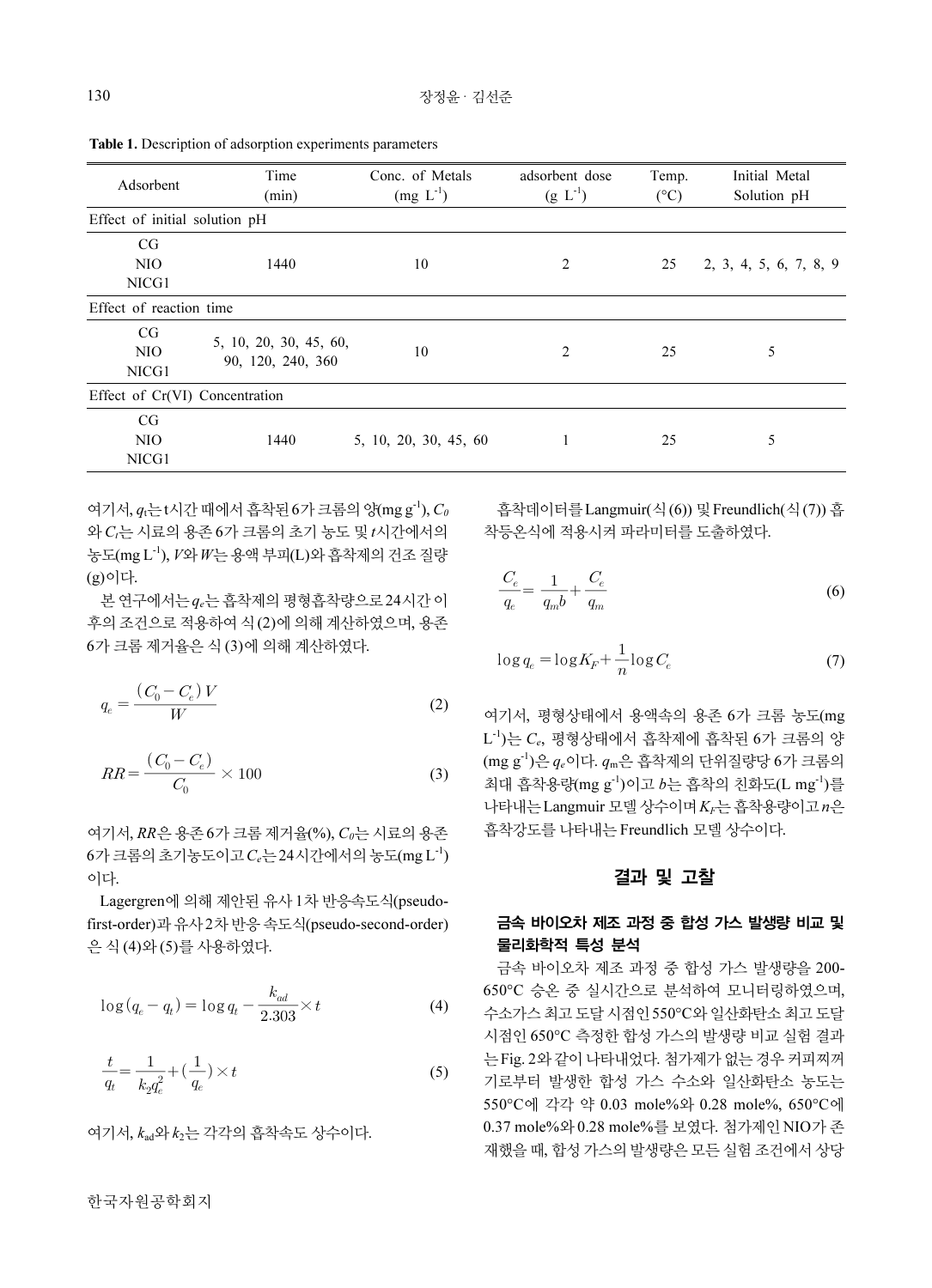

Fig. 2. Concentration of H<sub>2</sub> and CO with respect to the co-pyrolysis of CG/NIO in CO<sub>2</sub> atmosphere at (a) 550°C and (b) 650°C.

히 향상되었다. 수소의 생성의 생성 속도와 발생 농도 수준 은 모두 NIO가 최대 3g까지 증가함에 따라 증가하였고, 3NICG1은 CG보다 이른 550°C에 1.30 mole%로 가장 큰 값에 도달하였고, CG보다 약43배 증가하였다. 또한 일산 화탄소의 발생량은 NIO가 최대 3g까지 증가함에 따라 0.28 mole%에서 3.86 mole%로 증가했다. NIO만 첨가하였을 때에는 합성 가스가 전혀 발생하지 않지만, 커피찌꺼기와 NIO를 함께 사용하였을 때 합성 가스가 더 높은 것을 알 수 있는데 합성 가스 발생량이 증가한 것은 NIO가 CG 분해를 촉진시키는 촉매 역할을 한 증거이다.

NIO에 의한 합성 가스 생성의 증진을 보다 정확하게 파 악하기 위하여 NIO 및 co-pyrolysis 처리된 CG/NIO 시료 의 XRD 결과를 Fig. 3에 제시하였으며, co-pyrolysis 결과, NIO의 산화상태가 Fe3+ [적철석(JCPDS No. 24-0072)와 자적철석(JCPDS No. 39-1346)]에서 Fe2+/Fe3+ 산화 상태 의 자철석(JCPDS No. 75-1609]의 1개의 철상으로의 상변 환이 일어났고 이는 환원 물질과의 상호작용에 의해 발생 한 것으로 추정된다.

GC-MS 및 XRD 결과에 따르면 합성 가스의 발생에 NIO 를 첨가하는 것이 발생량에 미치는 긍정적인 영향은 NIO (예: 타르 또는  $C_nH_m + 3Fe_2O_3 \rightarrow H_2 + CO + 2Fe_3O_4 +$ Cn-1Hm-2)에 의해 촉매 작용되어 밀집된 커피찌꺼기 탄화수 소(타르 포함)의 분해를 가속시키는 데에 기인할 수 있다 (Xu et al., 2021). 이전 Kwon의 연구결과에서 질소 환경 하 에서 바이오매스/산화철의 co-pyrolysis 후 금속 Fe(Fe<sub>2</sub>O<sub>3</sub> → Fe3O4 → FeO→ Fe)가 형성되는 것을 보여준 것과는 달 리 이산화탄소 환경 하에서는 Fe<sub>2</sub>O<sub>3</sub>가 금속 Fe까지 단계적 환원이 없었다는 점에 주목해야한다(Kwon et al., 2021). 이러한 측면에서 Fe3O4의 환원은 이산화탄소의 지속적인 주입에 의해 억제되었을 수 있음을 시사했다. 또한 형성된 FeO는 Fe3O4/FeO 산화환원 순환(Song et al., 2019)를 통



Fig. 3. XRD patterns of CG, NICG1, and NIO.

해 단기간에 이산화탄소와 즉시 반응 $(3FeO + CO<sub>2</sub> \rightarrow Fe<sub>3</sub>O<sub>4</sub>)$ + CO)할 가능성이 높았고, 따라서 이 반응은 H<sup>2</sup> 발생량 대 비 상당한 CO 생성(~3.86 mole%)을 설명할 수 있었다.

Fig. 4는 CG, NIO, NICG1의 FE-SEM 사진으로 20  $\mu$  m 와 200 nm를 나타내었다. CG는 구형이며 표면은 공극이 존재하였고, NICG1의 사진을 보면 CG의 공극에 나노 철 산화물인 NIO가 둘러싸여 있는 형태인 것을 확인할 수 있 었다. 제조된 금속 바이오차를 이용하여 6가 크롬의 흡착 시험을 한 결과, Fig. 5과 같이 첨가제인 NIO가 가장 높은 제거 효율을 보였고 NIO와 CG의 비율이 1:1까지 흡착 효 율이 증가하다가 그 이후에는 더 이상 증가하지 않아 큰 영 향을 주지 않았다. 따라서 본 흡착 특성 연구에는 금속 바이 오차 NICG1만 이용하여 다음의 실험을 통해 흡착능력을 비교 분석하였다.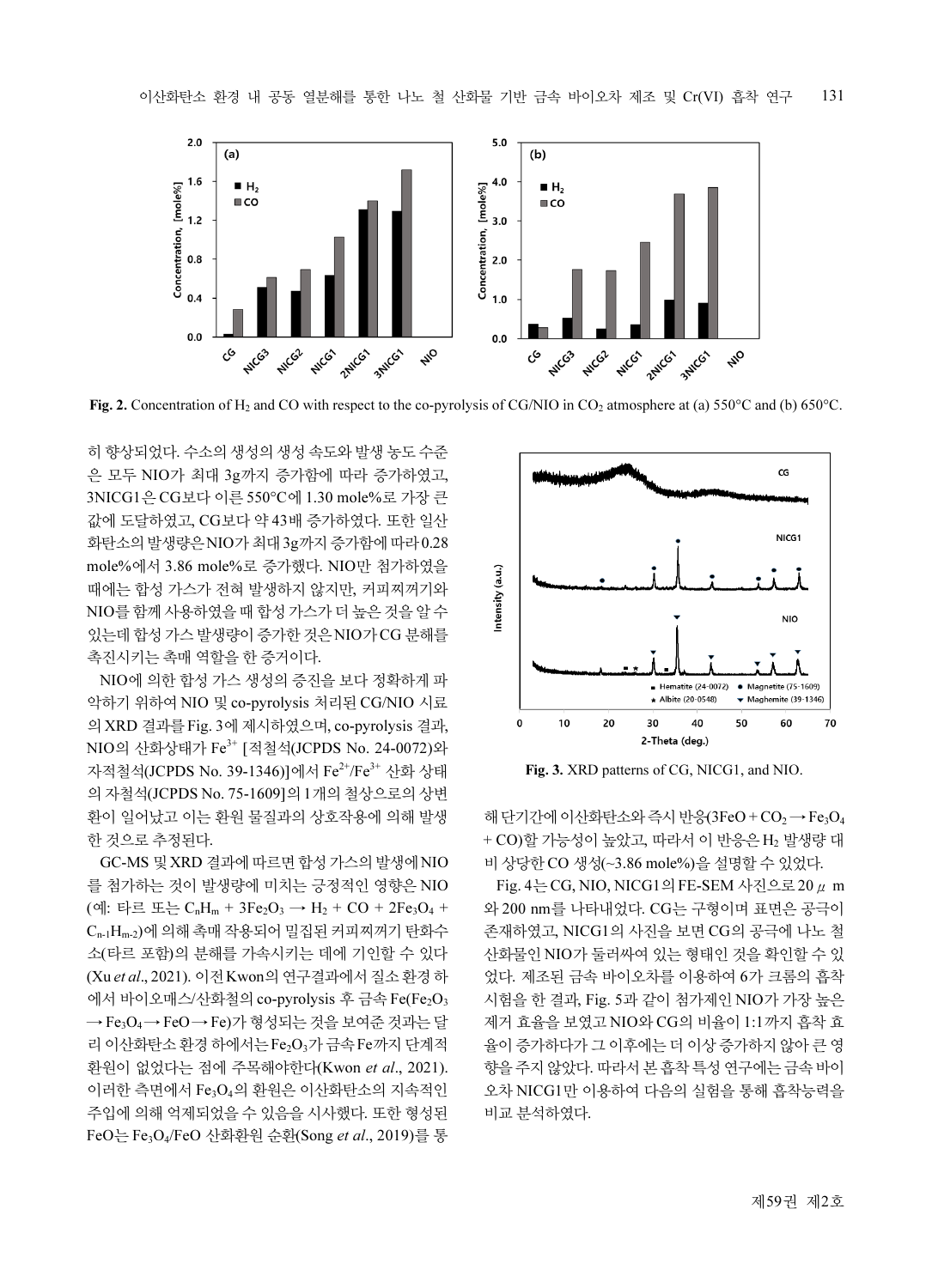

Fig. 4. Field-emission scanning electron microscope (FE-SEM) images of CG, NIO, and NICG1 samples: (a,b) CG, (c,d) NIO, and (e,f) NICG1.



Fig. 5. Removal efficiency rates of Cr(VI) for CG, NICG3, NICG2, NICG1, 2NICG1, 3NICG1, and NIO (sample dose: 2  $g L^{-1}$ , initial concentration: 10 mg  $L^{-1}$ , initial pH: 5, contact time: 24 h).

## 흡착 특성

 NICG1에 의한 6가 크롬의 흡착 거동에 대한 pH 영향 연 구는 금속 바이오차의 첨가에 의해 용액 pH가 변화할 수 있 으므로 초기 pH가 아닌 최종 pH(즉 평형 pH)에서 이들의 제거효율을 측정할필요가 있다. pH 영향은 최종pH 값을 2 에서 9로 변화시켜 수행하였으며, 그 결과는 Fig. 6과 같다. Fig. 6(a)를 보면 CG는 pH변화에 큰 영향을 받지 않고 약 45% 이상의 제거 효율울 보였다. 이 이유에 대해서는 다음 의 반응속도 모델과 함께설명하고자 한다. NIO와 NICG1 은 pH 6이하의 낮은 pH에서 흡착이 이루어졌고 pH 2에서 가장 높은 흡착 능력을 보였다. 6가 크롬은 H<sub>2</sub>CrO<sub>4</sub>, HCrO<sub>4</sub>,  $\text{CrO}_4^2$ ,  $\text{Cr}_2\text{O}_7^2$ 의 여러 형태를 가지고 있으며, pH 2-6사이 에서는 HCrO<sub>4</sub> 가 우세종이며, CrO<sub>4</sub><sup>2</sup> 는 pH > 6에서 6가 크 롬의 주요 형태이다(Su et al., 2019). 따라서 음이온종인 6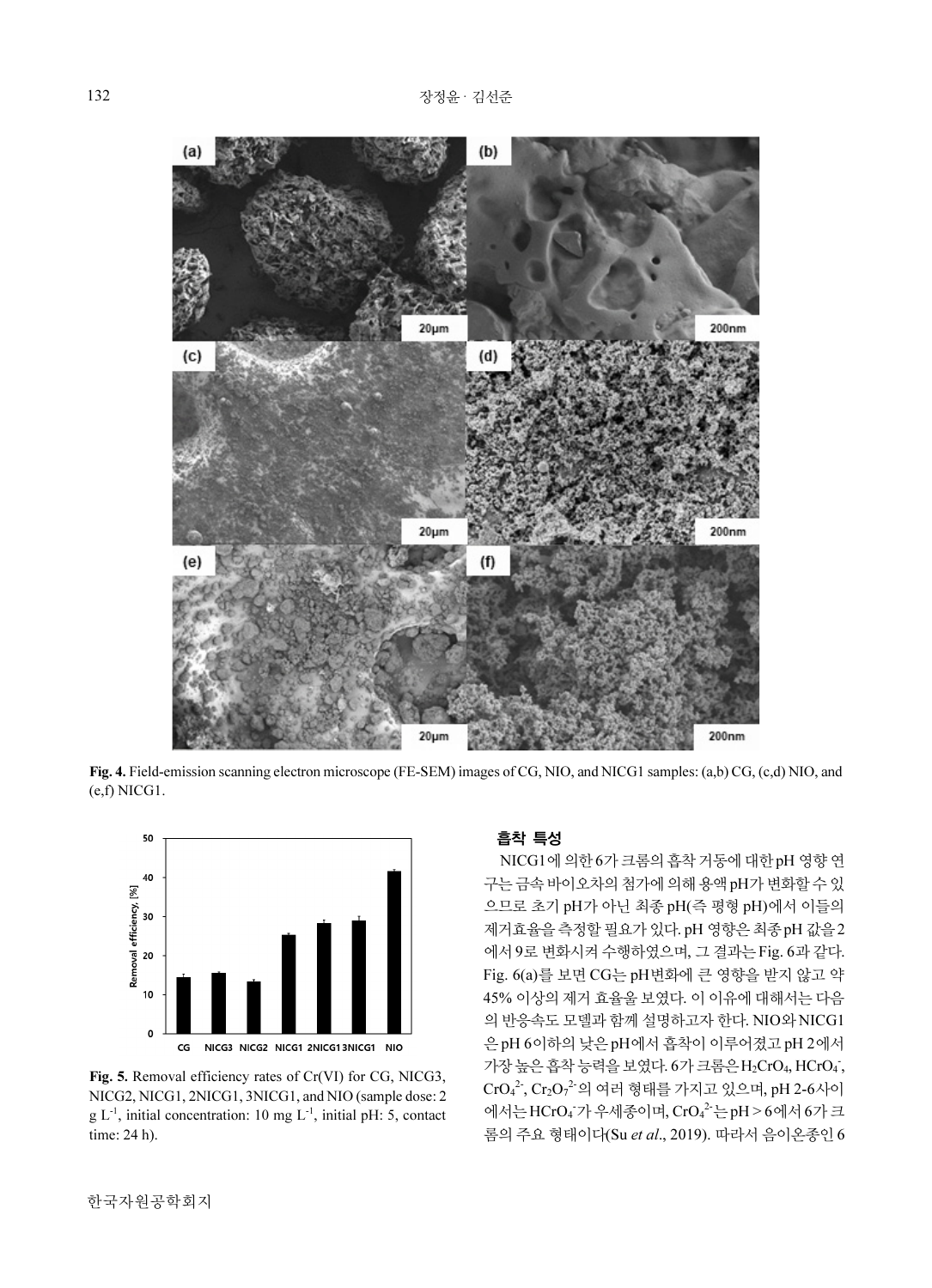

Fig. 6. Effect of solution pH on the adsorption of Cr(VI) with respect to CG (black), NIO (blue), and NICG1 (red) (sample dose:  $2 g L<sup>-1</sup>$ , initial concentration: 10 mg  $L<sup>-1</sup>$ , initial pH: 2-9, contact time: 24 h).



Fig. 7. Adsorption kinetics of Cr(VI) with respect to CG (black), NIO (blue), and NICG1 (red) (sample dose:  $2 \text{ g L}^{-1}$ , initial concentration: 10 mg  $L^{-1}$ , initial pH: 5, contact time: 5-360 min).

가 크롬은 산성 pH 조건에서 흡착에 유리하였고, pH 6이상 에서는 OH-이온의 증가로 경쟁작용에 의해 감소한 것으로 보인다. 또한 흡착 반응 이외에 6가 크롬의 환원에 의해 제 거가 일어날 수 있는데, NICG1의 XRD분석결과 자철석 성 상을 띠는 것을 확인하였다. Choi의 연구에 따르며 낮은 pH 에서 자철석은 일부 용해될 수 있으며 이에 의해 발생한 2 가 철 이온으로 환원반응에 의해 6가 크롬이 빠르게 제거된 다고 보고되어 있어 자철석에 의한 환원반응에 의해 제거 되었을 가능성이 있다(Choi et al., 2008). Fig. 6(b)를 보면 초기 pH가 2-4인 경우를 제외하고 최종pH는 7-8부근에서 수렴되었다.

Fig. 7은 시간에 따른 NICG1에 의한 6가 크롬의 흡착량 을 보여준다. 360분 경과 후CG 에 의한 용존 6가 크롬 흡착 량은 2.90 mg L<sup>-1</sup>, NICG1 3.25 mg L<sup>-1</sup>, NIO 3.67 mg L<sup>-1</sup>로 첨가제인 NIO가 가장 큰 흡착을 보였다. 6가 크롬 흡착은



Fig. 8. Adsorption kinetics: Cr(VI) ions adsorption kinetics on CG, NIO, NICG1. qt amount of Cr(VI) adsorbed at any time t;  $Cr(VI) = 10$  mg  $L^{-1}$ ; 2 g  $L^{-1}$ ; PFO = Pseudo First fitting; PSO = Pseudo Second fitting.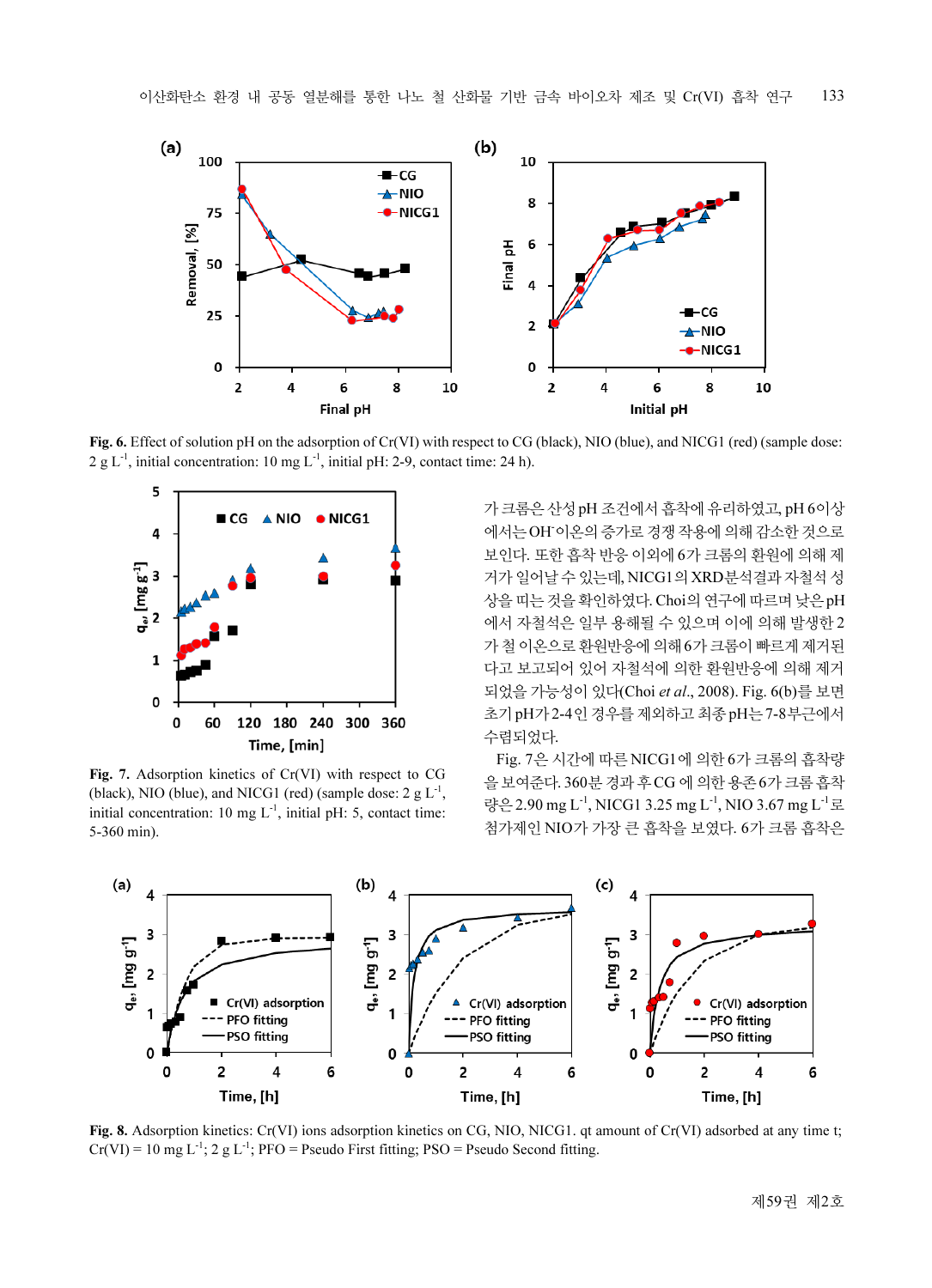NICG1 3.18 0.64 0.7797 3.08 0.92 0.9878

|     | Those II I because they clube and poetice become clube mineric parameter for City (1) removal<br>Pseudo first-order (PFO) |                       |        | Pseudo second-order (PSO) |                                        |        |
|-----|---------------------------------------------------------------------------------------------------------------------------|-----------------------|--------|---------------------------|----------------------------------------|--------|
|     | $q_e$<br>$(mg g^{-1})$                                                                                                    | $K_I$<br>$(min^{-1})$ | $R^2$  | $q_e$<br>$(mg g-1)$       | $(g \text{ mg}^{-1} \text{ min}^{-1})$ | $R^2$  |
| CG  | 2.90                                                                                                                      | 1.40                  | 0.9662 | 2.63                      | 0.56                                   | 0.9638 |
| NIO | 3.52                                                                                                                      | 0.53                  | 0.8346 | 3.56                      | .53                                    | 0.9963 |
|     |                                                                                                                           |                       |        |                           |                                        |        |

Table 2. Pseudo-first-order and pseudo-second-order kinetic parameter for Cr(VI) removal



Fig. 9. Adsorption isotherm of Cr(VI) with respect to CG (black), NIO (blue), and NICG1 (red) (sample dose:  $1 \text{ g L}^{-1}$ , initial concentration range:  $5-60$  mg  $L^{-1}$ , initial pH: 5, contact time: 24 h).

반응 초기에 계속해서 서서히 증가하는 경향을 보였고, 이 는 2시간 정도에서 평형을 이루었다. Fig. 8은 반응속도 모 델을이용하여 나타낸결과로 Lagergren의 흡착속도 반응 식에 의해 계산되었다. Table2를 보면 CG의 경우에는 NIO, NICG1과는 달리 유사 1차 속도식에 더 적합한 경향 을 보여 물리적 흡착(Physical adsorption)이 더 잘 일어난 것으로 보였는데 CG의 열분해에 의해 발생한 기공에 물리 적 충진현상에 의해 흡착이 일어났을 것으로 판단된다. 이 는 Fig. 6에서 CG의 흡착이 pH영향을 크게 받지 않는 이유 로 볼 수 있다. NICG1의 흡착속도는 유사 1차 속도식의 경 우  $q_e = 3.18$  mg g<sup>-1</sup>,  $k_1 = 0.64$  min<sup>-1</sup>로 계산되었고, 유사 2 차 속도식의 경우  $q_e = 3.08$  mg g<sup>-1</sup>,  $k_2 = 0.92$  g mg<sup>-1</sup> min<sup>-1</sup> 로 계산되었다. 반응속도 모델은 상관계수값을 비교한 결 과(Pseudo-first order:  $R^2 = 0.7797$ , Pseudo-second order:  ${\rm R^2}$ =0.9878), 유사 2차 속도식에 더 잘 맞는 경향을 보여 화 학적 흡착(Chemical adsorption)이 일어난 것으로 추정된 다. 전반적으로 6가 크롬 흡착 메커니즘이 이온교환, 정전 기적 흡착을 통해 이루어지고 이 과정 중 일부는 3가 크롬 으로 환원되거나 금속 산화물을 통한 6가 크롬의 환원 프로

Table 3. Adsorption isotherm parameters for the Cr(VI) onto CG, NIO and NICG1

| CG, NIO and NICG1 |                     |        |                                                   |                  |             |  |  |
|-------------------|---------------------|--------|---------------------------------------------------|------------------|-------------|--|--|
|                   | Langmuir            |        | Freundlich                                        |                  |             |  |  |
|                   | $q_m$<br>$(mg g-1)$ | $R^2$  | $K_F$<br>$[(mg g-1)$ .<br>$(L \, mg^{-1})^{1/n}]$ | $\boldsymbol{n}$ | $R^2$       |  |  |
| CG                | 14.53               | 0.9460 | 1.32                                              |                  | 1.54 0.9651 |  |  |
| NIO               | 37.04               | 0.9993 | 1.76                                              | 1.29             | 0.9984      |  |  |
| NICG1             | 20.04               | 0.9560 | 1.33                                              | 1.36             | 0.9807      |  |  |

세스 조합일 수 있음을 보여주었다(Li *et al.*, 2018; Zhang et al., 2013). 흡착 등온 실험은 pH 5, 흡착제 용량 1 g L<sup>-1</sup>, 초기 농도 5-60 mg L-1의 조건에서 24시간 동안 교반 반응 하였고, Fig. 9은 초기 용존 6가 크롬의 농도에 따른 NICG1 의 흡착 특성을 보여주고 있다. Freundlich와 Langmuir 등 온흡착식을 적용하여 NICG1의 6가 크롬 흡착 성능을 계산 한 결과를 Table 3에 나타내었다. Langmuir 등온흡착식에 의해 계산된 NICG1에 대한 6가 크롬의 최대 흡착량은 20.04 mg g-1이었고, Freundlich 등온흡착식을 이용한  $NICG1$ 에 대한 6가 크롬의 흡착능력 $(K_F)$ 은 1.33, 흡착강도  $(n)$ 는 1.36, Freundlich 흡착등온식 상수 $(K_F)$ 는 흡착제의 흡착능력을 나타내며 값이 클수록 흡착능력이 양호함을 의 미하며, n은 흡착 강도를 나타내는 것으로 일반적으로 n이 2 이상일 때 흡착 잘 이루어지며 n이 1 이하인 물질은 흡착이 잘 이루어지지 않는다(Treybal, 1980). NICG1은 Freundlich 흡착등온식에 더 잘 맞는 것으로 나타났고 단층 흡착 (monolayer adsorption)이 아닌 다층 흡착(multilayer adsorption)이 일어난 것으로 판단된다.

## 결 론

본 연구에서는 이산화탄소 환경 내에서 커피찌꺼기(CG) 와 나노 철 산화물(NIO)의 공동 열분해(co-pyrolysis)를 하 여 연료인 합성 가스(H2 & CO)와 흡착제 금속 바이오차 (NISG1)의 부가가치 있는 생성물들을 얻을 수 있었다. CG 열화학적 변환 가스 발생량(H2: ~0.37 mole% & CO: ~0.28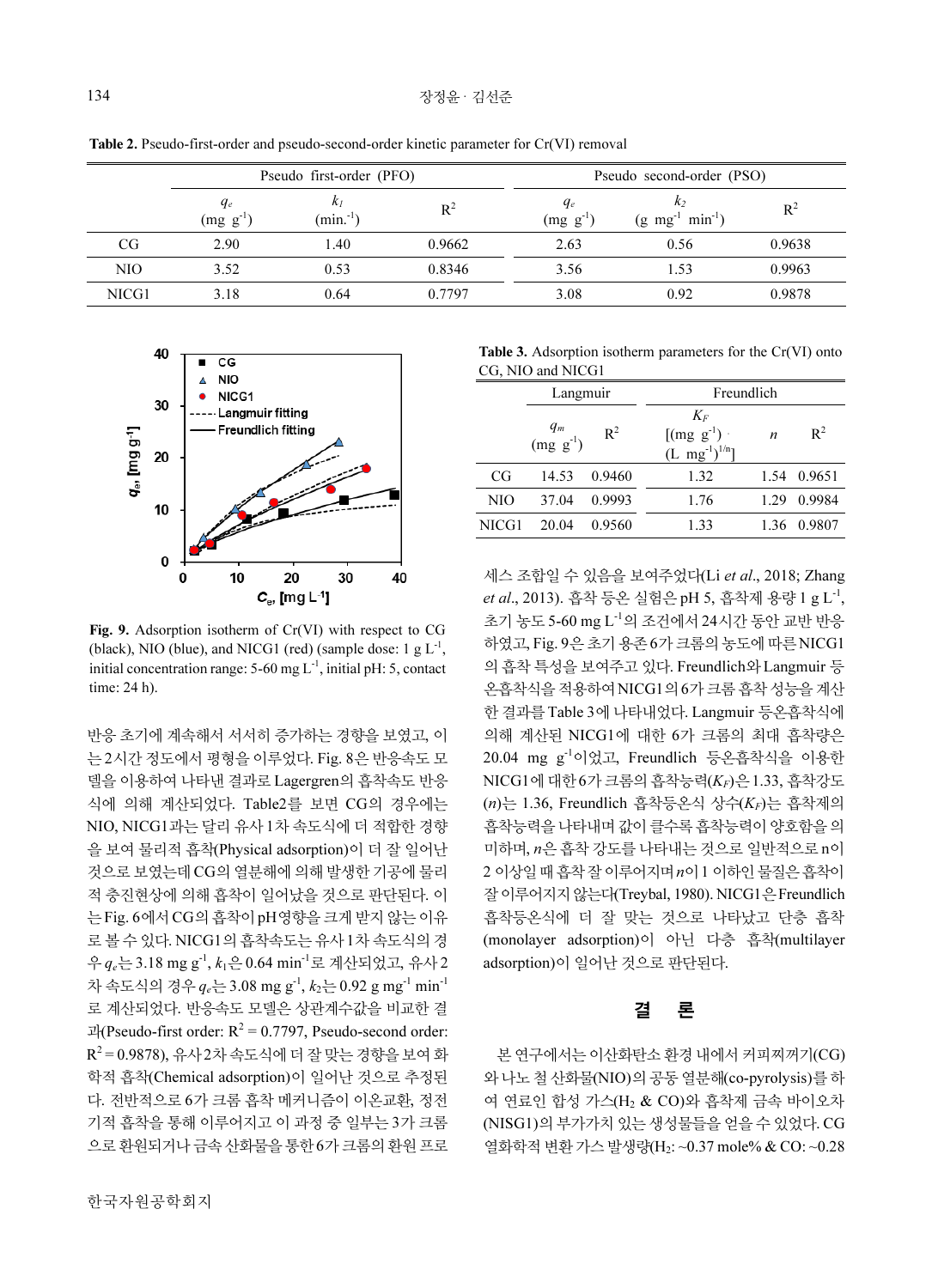mole%)에 비해 첨가제 NIO 사용시 H<sub>2</sub>와 CO의 발생량은 각각 1.3 mole%와 3.9 mole%까지 크게 증가시키는 것으 로 나타났다. 6가 크롬의 흡착에 대한 pH 영향을 살펴본 실 험에서 NICG1과 NIO는 pH2에서 가장 높은 흡착 성능을 보였지만 pH가 증가할수록 급격히 감소하였다. 흡착 동역 학 분석 실험 결과, NICG1는 pseudo-second-order 모델에 적합함을 알 수 있었으며, 이를 통해 정전기적 인력과 같은 물리적인 힘에 의한 흡착보다는 화학적 반응을 통한 흡착 이 우세하게 작용하는 것으로 판단되었다. 흡착 등온선 분 석 실험 결과, Freundlich 등온흡착 모델에 더 적합하였으 며, 이를 통해 다층흡착의 기작에 의하여 6가 크롬이 제거 되는 것으로 볼 수 있었다. 결론적으로 NIO만 첨가하였을 때에는 합성 가스가 전혀 발생하지 않지만, 커피찌꺼기와 NIO를 함께 사용하였을 때 합성 가스가 더 높게 발생하여 회수된 유용 자원은 경제적 가치가 있어 추후 금속 바이오 차 제조 시 활용할 경우 제조 공정에 투입되는 에너지와 인 력에서 나오는 비용을 상쇄할 수 있다고 생각되며 유용 자 원 회수 후 고체 생성물을 큰 흡착 기능 손실 없이 흡착제로 활용할 수 있다는 점에서 환경적/경제적 측면을 모두 만족 시킬 수 있다고 판단한다.

## 사 사

본 연구는 한국지질자원연구원의 주요사업과제(22-3412) 의 지원을 받아 수행하였으며, 이에 감사드립니다.

#### References

- Amjed, M.A., Wu, X.G., Ali, I., Naz, I., Dai, M., Tehrim, A., Niaz, W., Javaid, S.F., and Peng, C.S., 2021, Surface decoration and characterization of solar driven biochar for the removal of toxic aromatic pollutant, Journal of Chemical Technology and Biotechnology, 96, p.2310-2324.
- Arora, S., Jung, J., Liu, M., Li, X., Goel, A., Chen, J.L., Song, S., Anderson, C., Chen, D.X. Leong, K., Lim, S.H., Fong, S.L., Ghosh, S., Lin, A., Kua, H.W., Tan, H.T.W., Dai, Y.J., and Wang, C.H., 2021, Gasification biochar from horticultural waste: An exemplar of the circular economy in Singapore, Science of the Total Environment, 781. 146573p.
- Audry, S., Schafer, J., Blanc, G., and Jouanneau, J.M., 2004, Fifty-year sedimentary record of heavy metal pollution (Cd, Zn, Cu, Pb) in the Lot River reservoirs (France), Environmental Pollution, 132, p.413-426.
- Chandra Sekhar, K., Chary, N.S., Kamala, C.T., Suman Raj, D.S., and Sreenivasa Rao, A., 2004, Fractionation studies and bioaccumulation of sediment-bound heavy metals in

Kolleru lake by edible fish, Environment International, 29, p.1001-8.

- Chen, X.C., Chen, G.C., Chen, L.G., Chen, Y.X., Lehmann, J., McBride, M.B., and Hay, A.G., 2011, Adsorption of copper and zinc by biochars produced from pyrolysis of hardwood and corn straw in aqueous solution, Bioresource Technology, 102, p.8877-8884.
- Cho, S.H., Jung, S., Park, Y.K., Lin, K.Y.A., Chen, W.H., Tsang, Y.F., and Kwon, E.E., 2021, Biofuel Production as an Example of Virtuous Valorization of Swine Manure, Acs Sustainable Chemistry & Engineering, 9, p.13761-13772.
- Choi, J. Y.,Jung, Y. J. and Lee, W. J., 2008, Fe(II)-initiated reduction of hexavalent chromium in heterogeneous iron oxide suspension, Korean Journal of Chemical Engineering, 25(4), p.764-769
- Jarup, L., 2003, Hazards of heavy metal contamination, British Medical Bulletin, 68, p.167-82.
- Kwon, G., Cho, D.W., Yoon, K., and Song, H., 2021, Valorization of plastics and goethite into iron-carbon composite as persulfate activator for amaranth oxidation, Chemical Engineering Journal, 407. p.127188
- Lee, S., Jung, S., Lin, K.Y.A., Tsang, Y.F., and Kwon, E.E.,  $2021$ , Use of  $CO<sub>2</sub>$  and nylon as the raw materials for flammable gas production through a catalytic thermo-chemical process, Green Chemistry, 23, p.8922-8931.
- Li, Y., Wei, Y.N., Huang, S.Q., Liu, X.S., Jin, Z.H., Zhang, M., Qu, J.J., and Jin, Y., 2018, Biosorption of Cr(VI) onto Auricularia auricula dreg biochar modified by cationic surfactant: Characteristics and mechanism, Journal of Molecular Liquids, 269, p.824-832.
- Liu, S.S., Wu, G., Gao, Y., Li, B., Feng, Y., Zhou, J.B., Hu, X., Huang, Y., Zhang, S., and Zhang, H., 2021, Understanding the catalytic upgrading of bio-oil from pine pyrolysis over CO2-activated biochar, Renewable Energy, 174, p.538-546.
- Molday, R.S. and Molday, L.L., 1984, Separation of Cells Labeled with Immunospecific Iron Dextran Microspheres Using High-Gradient Magnetic Chromatography, Febs Letters, 170, p.232-238.
- Park, J.H., Choppala, G.K., Bolan, N.S., Chung, J.W., and Chuasavathi, T., 2011, Biochar reduces the bioavailability and phytotoxicity of heavy metals, Plant and Soil, 348, p.439-451.
- Qi, W.F., Zhao, Y.X., Zheng, X.Y., Ji, M., and Zhang, Z.Y., 2016, Adsorption behavior and mechanism of Cr(VI) using Sakura waste from aqueous solution, *Applied Surface Science*, 360, p.470-476.
- Rahman, M.A., Lamb, D., Rahman, M.M., Bahar, M.M., x Sanderson, M.M., Abbasi, S., M.F. Bari, A.S., and Naidu, R., 2021, Removal of arsenate from contaminated waters by